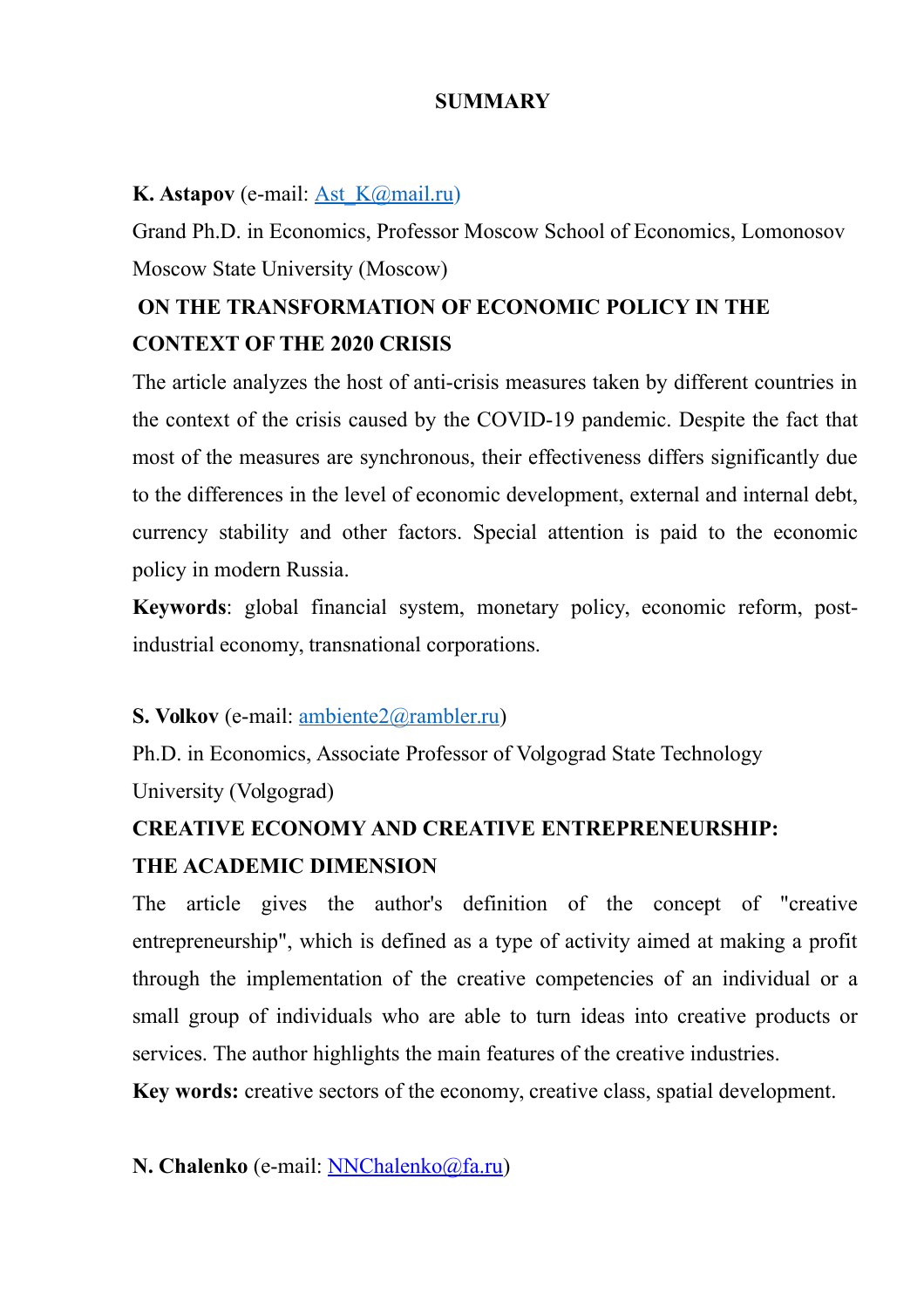Head of the group for pre-project development and commercialization of research results in Financial University under the Government of the Russian Federation (Moscow)

### **K. Solodovnikova** (e-mail: [KISolodovnikova@fa.ru\)](mailto:KISolodovnikova@fa.ru)

Сhief specialist of the group of pre-project development and commercialization of research results in Financial University under the Government of the Russian Federation (Moscow)

# **FACTORS AFFECTING BUDGET SUSTAINABILITY OF THE CONSTITUENT ENTITIES OF THE RUSSIAN FEDERATION: QUANTITATIVE AND QUALITATIVE ASPECTS**

The article examines the problem of the stability of the budgets of the constituent entities of the Russian Federation. The factors affecting budget sustainability, the choice of criteria and the impact mechanisms are considered. A systematic approach is proposed based on quantitative and qualitative methods for the assessment of the impact factors in the context of current macroeconomic instability and new challenges.

**Key words:** factors, budget sustainability of the constituent entities of the Federation, quantitative and qualitative methods, new challenges; pandemic.

#### **G. Gritcenko** (e-mail: gritcenko galina milenium@mail.ru)

Ph.D. in Economics, Professor,

Head of the Altai Laboratory of the Siberian Scientific Research Institute of the economy of agriculture, Siberian Federal Scientific Centre for agrobiotechnologies, RAS (Barnaul)

## **INTEGRATION AND CORPORATIZATION IN THE AIC: PROS AND CONS**

The article discusses the processes of corporatization and integration in the agroindustrial complex, the advantages of large agricultural holdings and agricultural enterprises in terms of organizing production, working in the markets and the interests of stakeholders (government, banks, retailers, suppliers), the dynamics of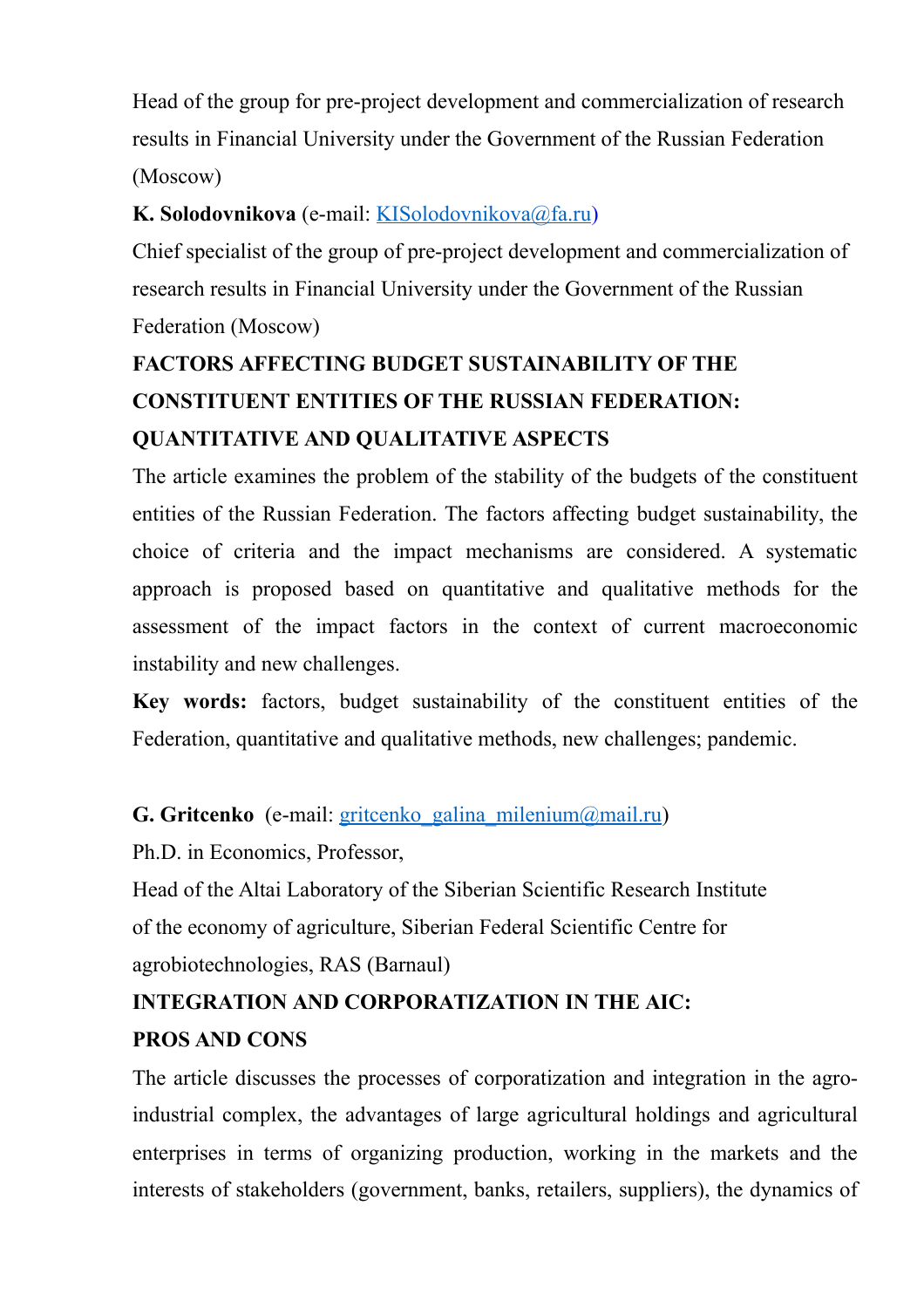state support for this sector of the economy and the results of its activities in comparison with small and micro-businesses. The directions of changing the structure of the agro-industrial complex economy are proposed.

**Key words:** agro-industrial complex, property, corporatization, integration, agricultural holdings, state support, intersectoral distribution relations, social infrastructure of rural areas, cooperation.

#### **R. Jabiev** (e-mail: [rjabiyev@mail.ru\)](mailto:rjabiyev@mail.ru)

Grand Ph.D. in Economics, Professor,

Chief Researcher at the Institute of Economics of the National Academy of Sciences of Azerbaijan (Baku)

### **THE CHALLENGES OF INCREASING PRODUCTIVITY IN THE LIGHT OF UNIDO INDICATORS**

The article examines some theoretical and practical issues of increasing labor productivity in Azerbaijan manufacturing and processing industries using the indicators recommended by the international rating organization UNIDO of the United Nations.

**Key words:** productivity, rating, market, value added, industrialization, entrepreneurship, indicators, investment, integration, competition, import, export, profit, innovation.

#### **D. Kondratov** (e-mail: dmikondratov@yandex.ru)

PhD in Economics,

Leading Researcher, Institute of Economics RAS (Moscow)

#### **REGULATORY ISSUES OF CIFs AT THE INTERNATIONAL LEVEL**

Of late, the leading developing countries have steadily occupied the top three positions among the world net capital exporters. Their financial resources are actively exported both by the states, by placing international reserves in foreign assets, and by the corporate sector, including in the form of direct investments in foreign enterprises and projects.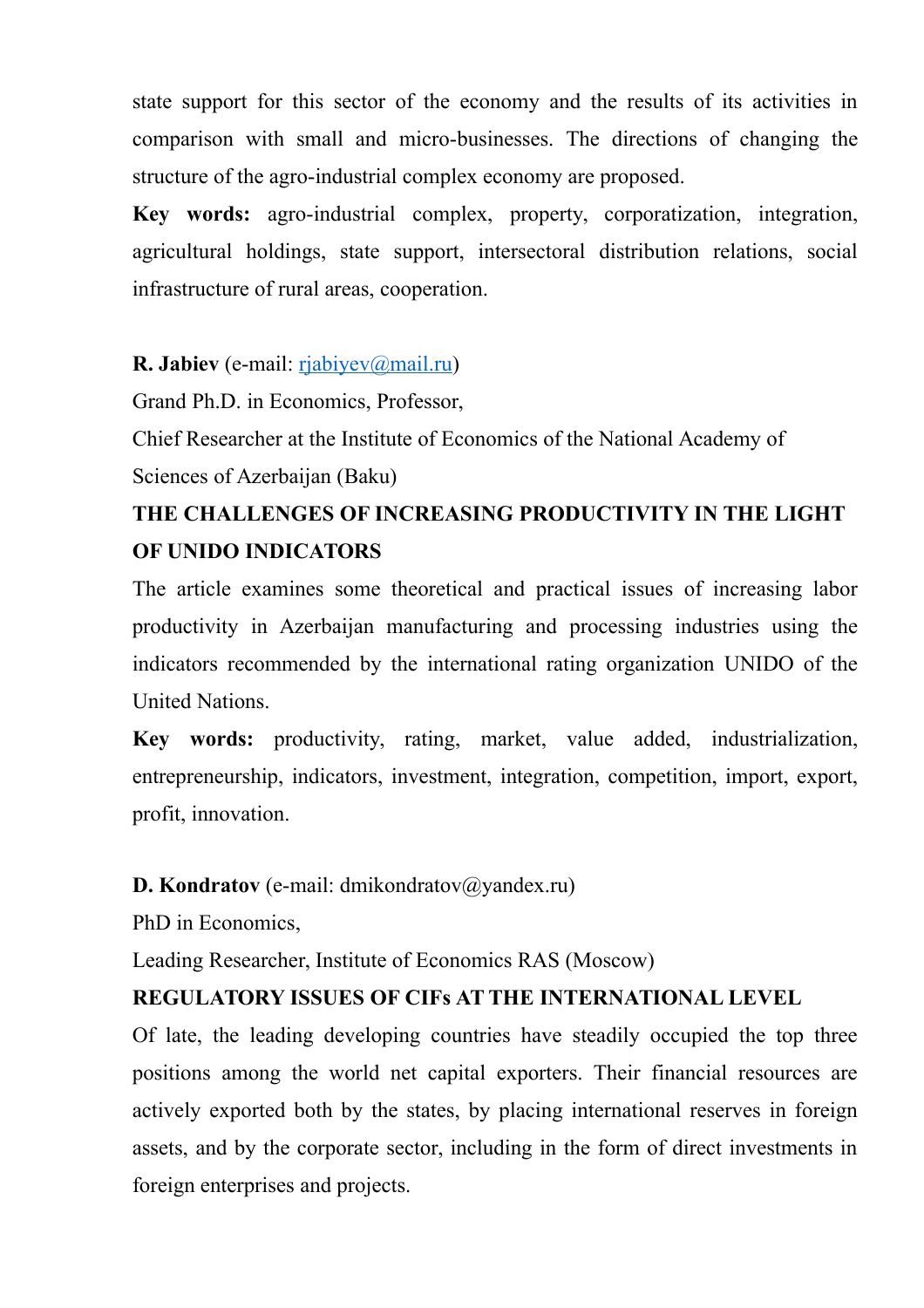At the same time, in the context of increasing global competition for promising industrial assets, a growing number of developing countries are beginning to provide state support through sovereign investment funds, partly replenished by excess budgetary revenues from exports and partly by foreign exchange reserves. This considered, the push for the increase in the efficiency of public and private investments abroad, and their use in the top priority areas of national economy are put on the agenda in Russia.

**Key words:** capital export, investments, investment policy, sovereign funds.

#### **K. Pavlov** (e-mail:  $kvp$  ruk@mail.ru)

Grand Ph.D. Economics,

Professor of the Department of Economics and Management,

Izhevsk branch оf the Russian University of Cooperation (Izhevsk)

**O. Nosova** (e-mail: <u>olgano59@gmail.com</u>)

Grand Ph.D. in Economics,

Professor of the Department of Marketing, Management and Entrepreneurship,

V. N. Karazin Kharkiv national University (Kharkiv)

**N. Asadullina** (e-mail: [rasadullina@mail.ru\)](mailto:rasadullina@mail.ru)

Ph.D. in Economics,

Associate Professor of Economics,

Tashkent branch of the Plekhanov Russian University of Economics (Tashkent)

### **DIGITALIZATION OF THE ECONOMY IN THE POST-SOVIET AREA**

The article discusses the features of digital representation of information, prerequisites, implementation and consequences of digitalization. The forms and methods of assessing the degree of digitalization coverage of individual countries are highlighted, with the examples of Russia, Ukraine and Uzbekistan.

**Keywords**: digitalization, trend, socio-economic development, information, digital format.

Yu. Pavlenko (e-mail: [pavlenko@inecon.ru\)](mailto:pavlenko@inecon.ru)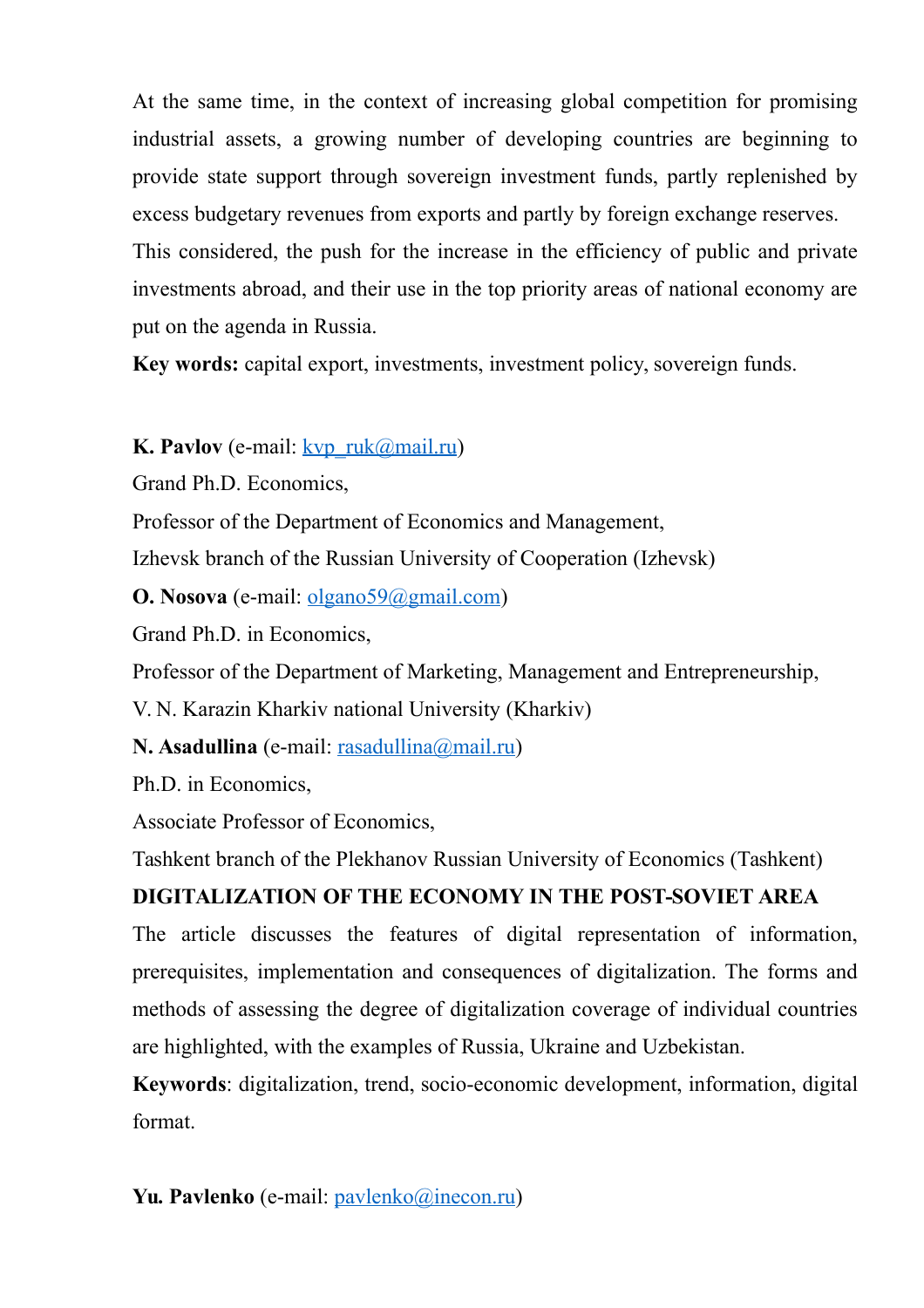Grand Ph.D. in Economics,

Professor, Institute of Economics RAS (Moscow)

## **SOCIAL ECONOMY AND CIVIL SOCIETY AS STATE DEVELOPMENT RESOURCES MOBILIZATION FACTORS**

The article examines the political and economic aspects of a long-term strategy for overcoming stagnation and for the advancement of the economy through the formation of a social economy model based on totally new production relations and institutional mechanisms of civil society.

The practicality of the versatile use of the mobilization economy mechanisms with the view of attracting and concentrating the required development resources is substantiated.

**Key words:** social economy, state, civil society, industrial relations, mobilization economy.

#### **M. Keino** (e-mail: [nkeyno@mail.ru\)](mailto:nkeyno@mail.ru)

Postgraduate student, Belarusian State University (Minsk)

#### **GREATER EURASIA PROJECT AND THE EAEU:**

#### **COOPERATION TASKS**

The Greater Eurasia project can be seen as a prerequisite for establishing closer ties between the EAEU and China, as well as with other important Asian actors. At the same time, there is a need to combine the Chinese New Silk Road Initiative (BRI) with the development of the EAEU in order to create a single mechanism for the implementation of the Greater Eurasia project, which is coordinated by all stakeholders. The Greater Eurasia project can contribute to the development of relations between the West and the East, provided the participation of the EAEU as a single actor is ensured, without which the effective economic cooperation of the entire continent is impossible.

**Key words:** Greater Eurasia, New Silk Road, cooperation between the EAEU and the EU, cooperation between the EAEU and China.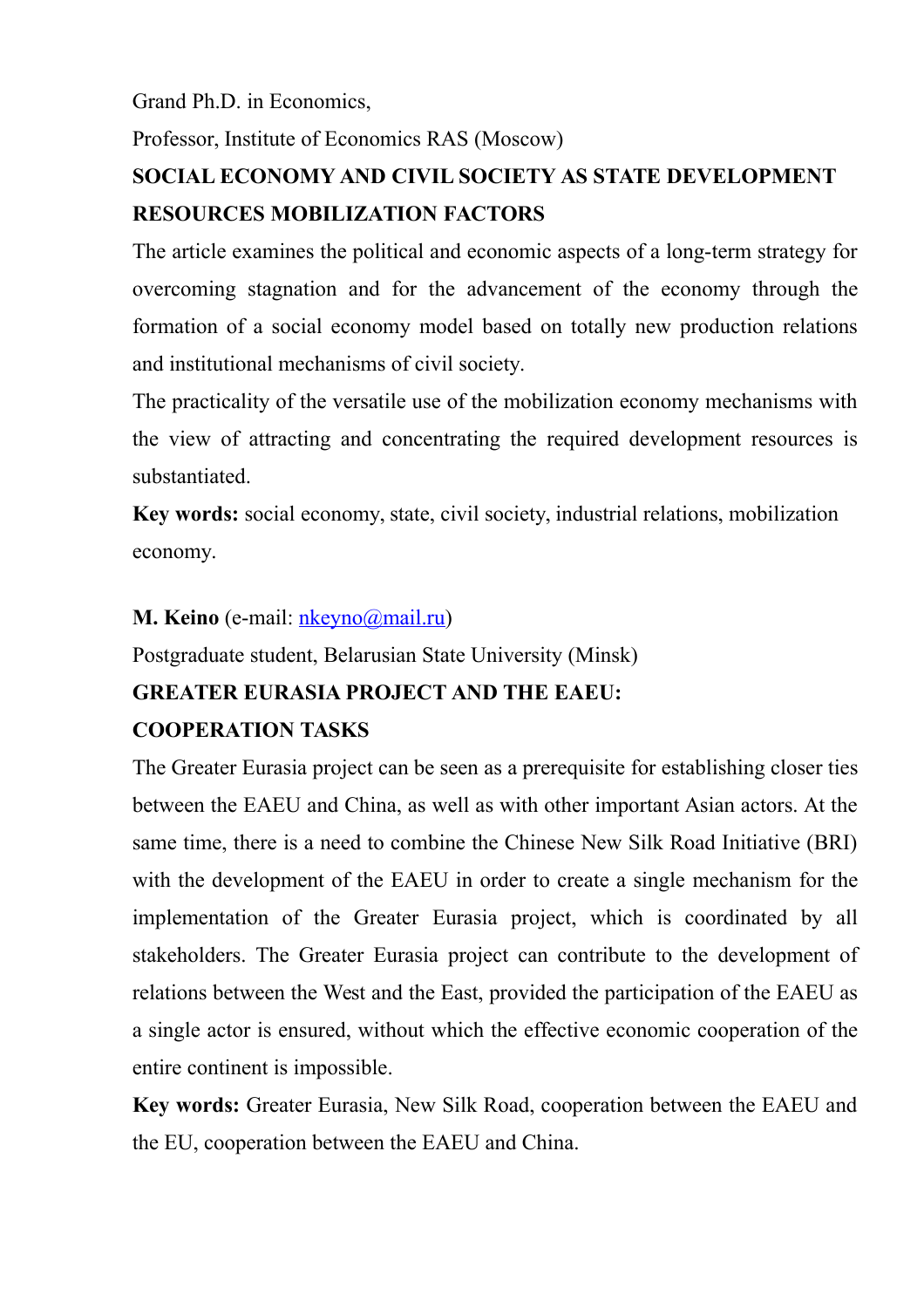#### **A. Sedlov** (e-mail: sedlovap@bk.ru)

Ph.D.in Economics,

Leading Researcher,

Institute of Economics of the RAS (Moscow)

# **POPULATION MIGRATION AND THE COVID 19 PANDEMIC: HISTORICAL MARKERS AND IMPERATIVES IN INTERNATIONAL COMPARISONS**

The article considers the migration attractiveness of various countries and the level of their integration into the world economy as an important factor in the spread of the pandemic. International comparisons are given of countries' readiness to exit from quarantine, which occurs in the paradigm of economic feasibility and public health protection. A methodology for assessing the imperatives of migration and a pandemic is proposed, forecasts are made for attracting foreign labor into risk zones, and the potential for using the experience of the EU countries in Russia is substantiated.

**Key words:** countries of the world, migration frequency, pandemic, COVID-19, international comparisons, risk zones, economy and health.

#### **Yu. Liferenko** (e-mail: Liferenko69@yandex.ru)

Ph.D.in Economics, Associate Professor,

Tver State University (Tver)

### **ABOUT THE FEUDALIZATION OF THE CURRENT SOCIAL AND ECONOMIC FORMATION AND THE TRANSITION TO A NEW ONE**

The article shows that since the end of the 19th century society began to lose such values as "Freedom, Equality, Brotherhood", which had been conquered by the bourgeoisie in the 18th-19th centuries in the struggle against feudalism and its vestiges. The author states, that the process had its roots in the monopolization of production, and then, since the 1930s, in the state monopolization of economic management. Monopolization began to impart feudal forms to capitalist relations. The feudalization of relations deteriorated the economic and social indicators of